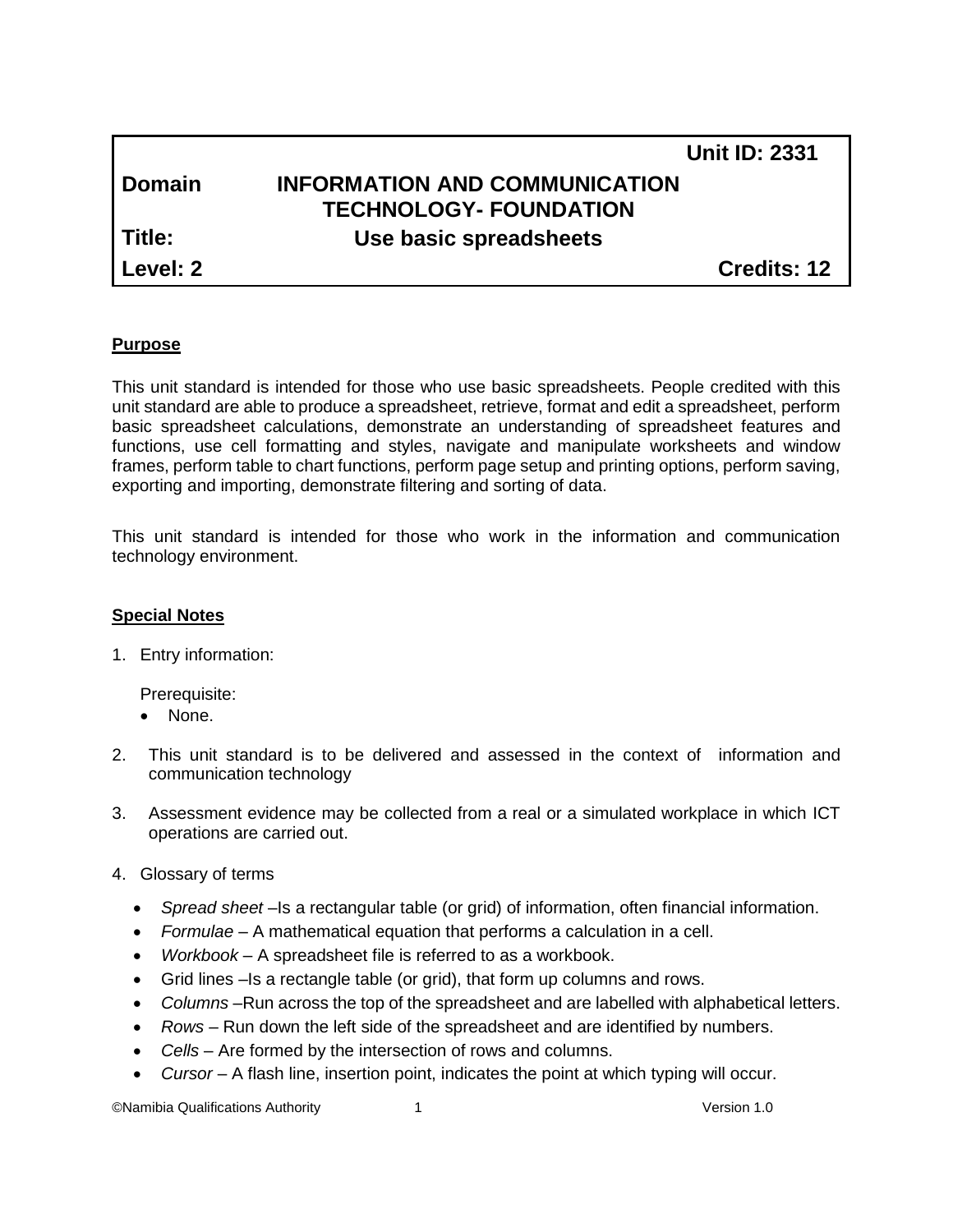- 5. Performance of all elements in this unit standard must comply with industry standards
- 6. Regulations and legislation relevant to this unit standard include the following:
	- Labour Act 2007(Act no 11,2007)
	- Workplace specific policies and regulations.
	- Regulations relating to the health and Safety of employees at work under Schedule 1 (2) of the Labour Act No.11 of 2007 and all subsequent amendments.

# **Quality Assurance Requirements**

This unit standard and others within this sub-field may be awarded by institutions which meet the accreditation requirements set by the Namibia Qualifications Authority and the Namibia Training Authority and which comply with the national assessment and moderation requirements. Details of specific accreditation requirements and the national assessment arrangements are available from the Namibia Qualifications Authority on www.namga.org and the Namibia Training Authority on [www.nta.com.na](http://www.nta.com.na/)

# **Elements and Performance Criteria**

# **Element 1: Produce a spreadsheet**

# **Performance Criteria**

- 1.1 [Spreadsheet application is launched.](http://www.nta.com.na/)
- 1.2 Spreadsheet components are identified.
- 1.3 [Data is entered according to instructions.](http://www.nta.com.na/)
- 1.4 [Spreadsheet is saved in appropriate location.](http://www.nta.com.na/)
- 1.5 Spreadsheet application is closed and exited.

# **Element 2: Retrieve, format and edit a spreadsheet**

## **Range**

Formatting may include but is not limited to bold, italic, underline and alignment.

Editing may include but is not limited to copy, paste, undo, redo, cut, move and insert.

# **Performance Criteria**

©Namibia Qualifications Authority 2 Version 1.0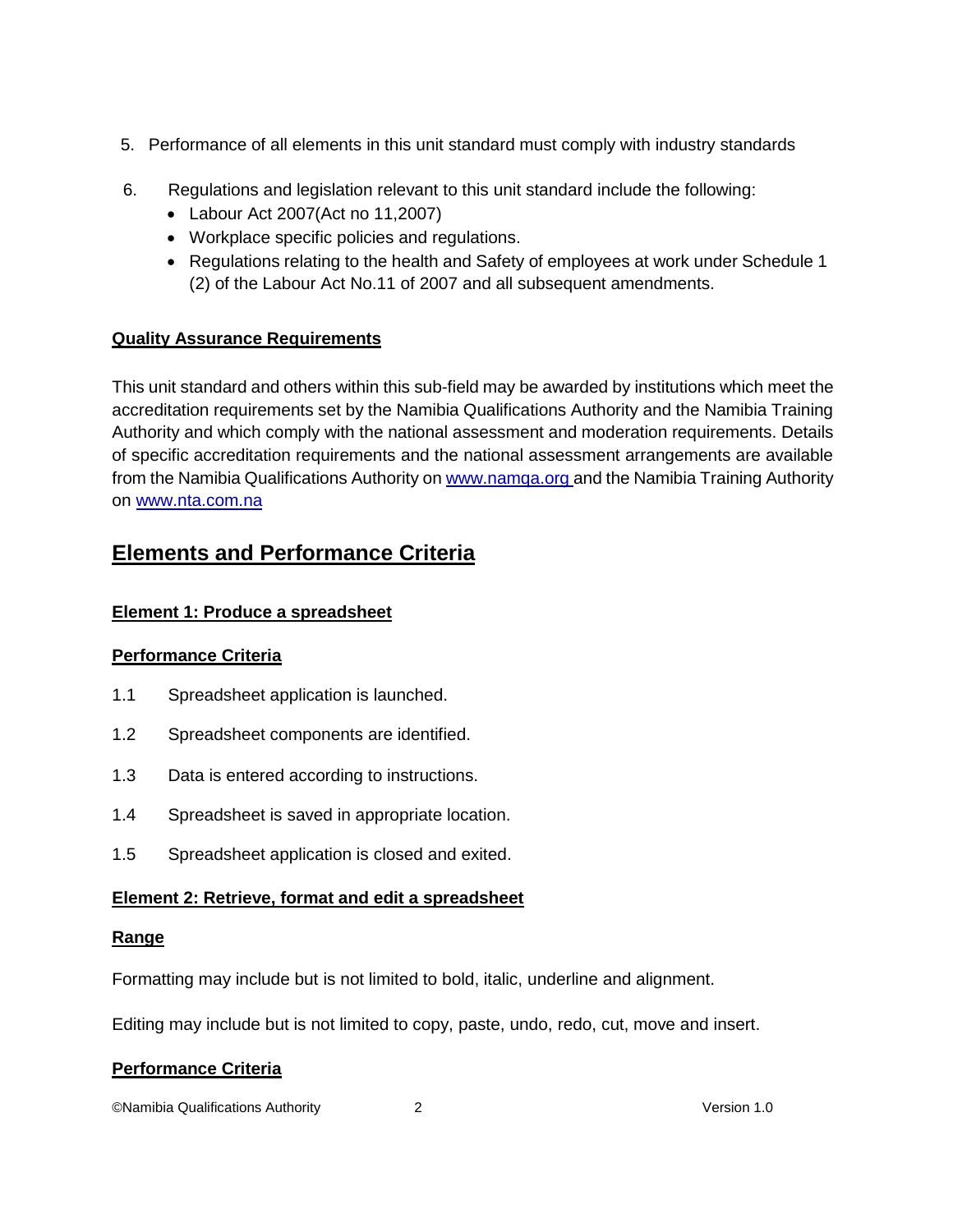- 2.1 Spreadsheet is retrieved according to instructions.
- 2.2 Spreadsheet is opened; cells are selected for manipulation and de-selected.
- 2.3 Spreadsheet is formatted and edited according to instructions.
- 2.4 Changes are saved according to specific task requirements.

## **Element 3: Perform basic spreadsheet calculations**

## **Range**

Basic spreadsheet calculations may include but not limited to arithmetic calculations such as add, subtract, multiply, divide, and average.

## **Performance Criteria**

- 3.1 Basic arithmetic functions are performed according to instructions.
- 3.2 Formulae and results are displayed.
- 3.3 Workbook is saved using specific file name.

#### **Element 4: Demonstrate an understanding of spreadsheet features and functions**

#### **Performance Criteria**

- 4.1 Help function is launched.
- 4.2 Basic search criteria are entered and results are displayed.
- 4.3 Built-in functions are explained.
- 4.4 Built-in functions are performed according to instructions.

#### **Element 5: Use cell formatting and styles**

#### **Performance Criteria**

- 5.1 Cells are formatted according to instructions.
- 5.2 Data is formatted according to instructions.
- 5.3 Styles are selected and applied to a range on a worksheet.
- 5.4 Conditional formatting is applied.

©Namibia Qualifications Authority 3 Version 1.0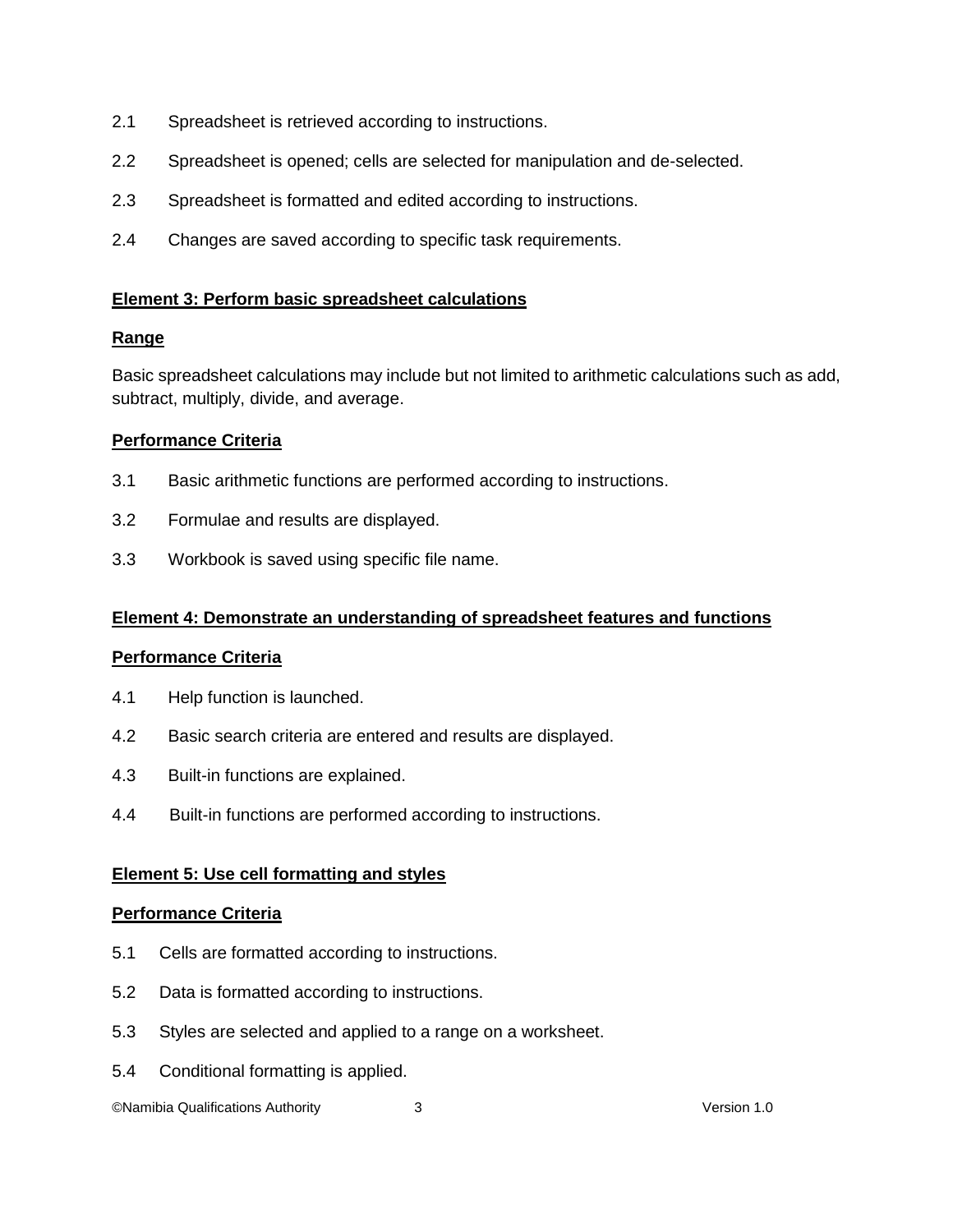5.5 Custom number format options are applied according to specific task requirements.

# **Element 6: Navigate and manipulate worksheets and window frames**

# **Performance Criteria**

- 6.1 Worksheets are created, moved and copied in accordance with task requirements.
- 6.2 Window-Frames are split.
- 6.3 Hiding of Rows and Columns are illustrated and deleted.
- 6.4 Worksheets are inserted and deleted.

# **Element 7: Perform table to chart functions**

## **Performance Criteria**

- 7.1 Different types of charts are illustrated.
- 7.2 Tables are creating in accordance with instructions.
- 7.3 Charts are generated in accordance with instructions
- 7.4 Modify table and chart manipulation options are illustrated.
- 7.5 Charts are created within or in separate worksheets.

# **Element 8: Perform page setup and printing options**

## **Performance Criteria**

- 8.1 Worksheet page setups are selected according to specific instructions.
- 8.2 Knowledge of set print area is demonstrated.
- 8.3 Preview and printing options are performed.

# **Element 9: Perform saving, exporting and importing**

## **Performance Criteria**

- 9.1 Worksheets are saved or exported according to specific instructions.
- 9.2 Workbooks are opened and saved as templates.